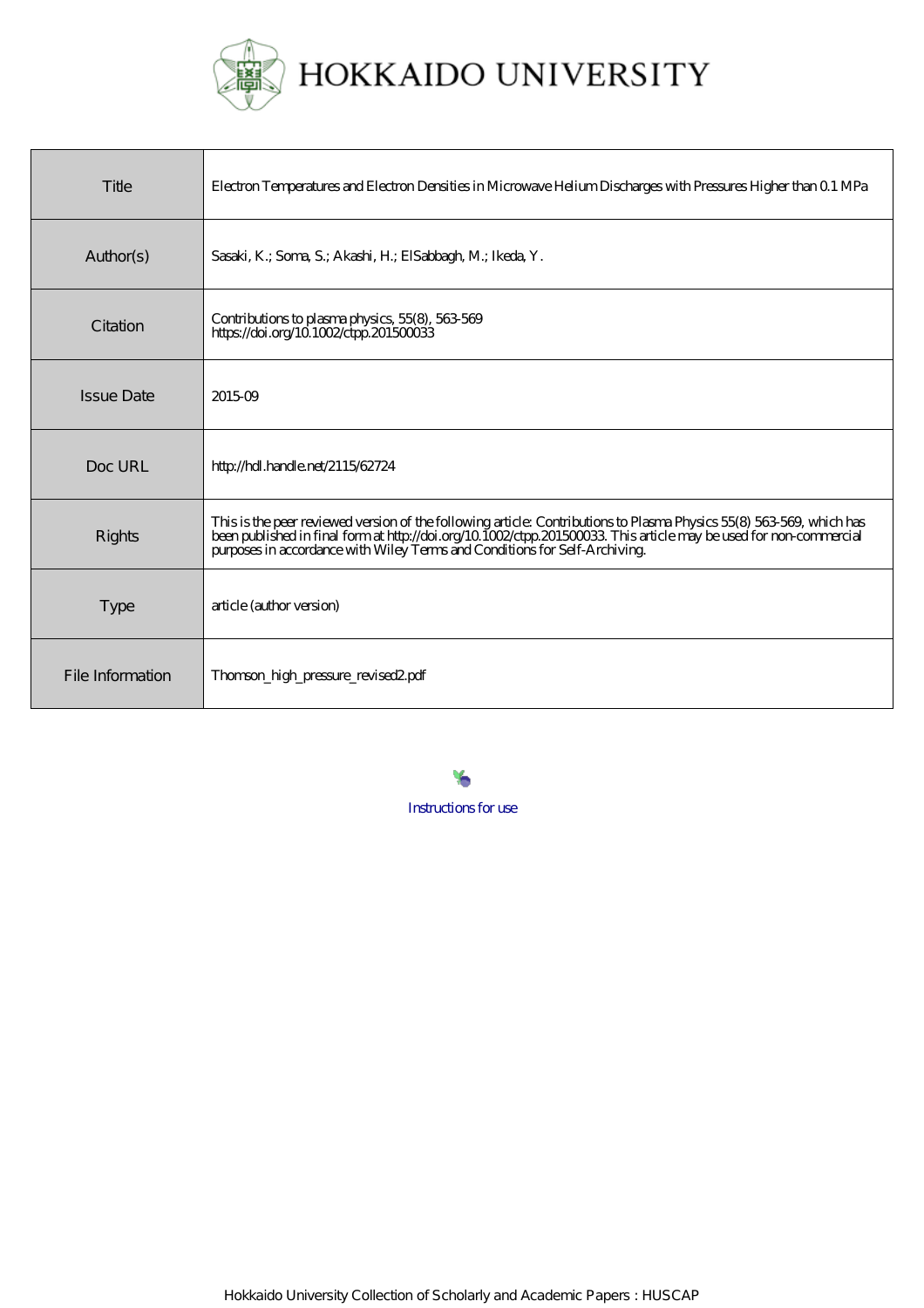# **Electron temperatures and electron densities in microwave helium discharges with pressures higher than 0.1 MPa**

### **Koichi Sasaki***∗*<sup>1</sup> **, Shuntaro Soma**<sup>1</sup> **, Haruaki Akashi**<sup>2</sup> **, Mansour ElSabbagh**<sup>3</sup> **,** and **Yuji Ikeda**<sup>4</sup>

- <sup>1</sup> Division of Quantum Science and Engineering, Hokkaido University, Kita 13, Nishi 8, Kita-ku, Sapporo 060-8628, Japan
- <sup>2</sup> Department of Applied Physics, National Defense Academy, 1-10-20 Hashirimizu, Yokosuka 239-8686, Japan
- <sup>3</sup> Plasma and Laser Laboratory, Al-Azhar University, Nasr City, Cairo, Egypt
- 4 Imagineering, Inc., 7-4-4 Minatojima-Minami, Chuo-ku, Kobe 650-0047, Japan

**Key words** electron temperature, electron density, multi-atmospheric-pressure plasma, Thomson scattering, plasma-assisted combustion

We adopted laser Thomson scattering for measuring the electron density and the electron temperature of microwave plasmas produced in helium at the pressures higher than the atmospheric pressure. The electron density decreased while we observed the increase in the electron temperature with the pressure. These are reasonable results by considering the decrease in the reduced electric field, the dominant loss of electrons via three-body recombination with helium as the third body, and the production electrons with medium energy via heavy particle collisions at the high gas pressure. The temporal variation of the electron temperature had the rise and the fall time constants of approximately 10 ns. The rapid heating and cooling of the electron temperature are due to the fast energy transfer from electrons to helium because of the high collision frequency in the high-pressure discharge.

Copyright line will be provided by the publisher

#### **1 Introduction**

This work is motivated by the development of a system for the plasma-assisted combustion [1] in automobile engines. Technologies for realizing ultralean combustion of automobile engines are important to reduce the consumption of fossil fuels and to curb the global warming. The most difficult point in the ultralean combustion is the ignition. A widely-used method of igniting combustion reactions of petrol engines is to produce a spark discharge using a so-called glow plug. However, the spark discharge obtained by using a commercial glow plug

*<sup>∗</sup>* Corresponding author: e-mail: sasaki@qe.eng.hokudai.ac.jp, Phone: +81 11 706 6654, Fax: +81 11 706 6655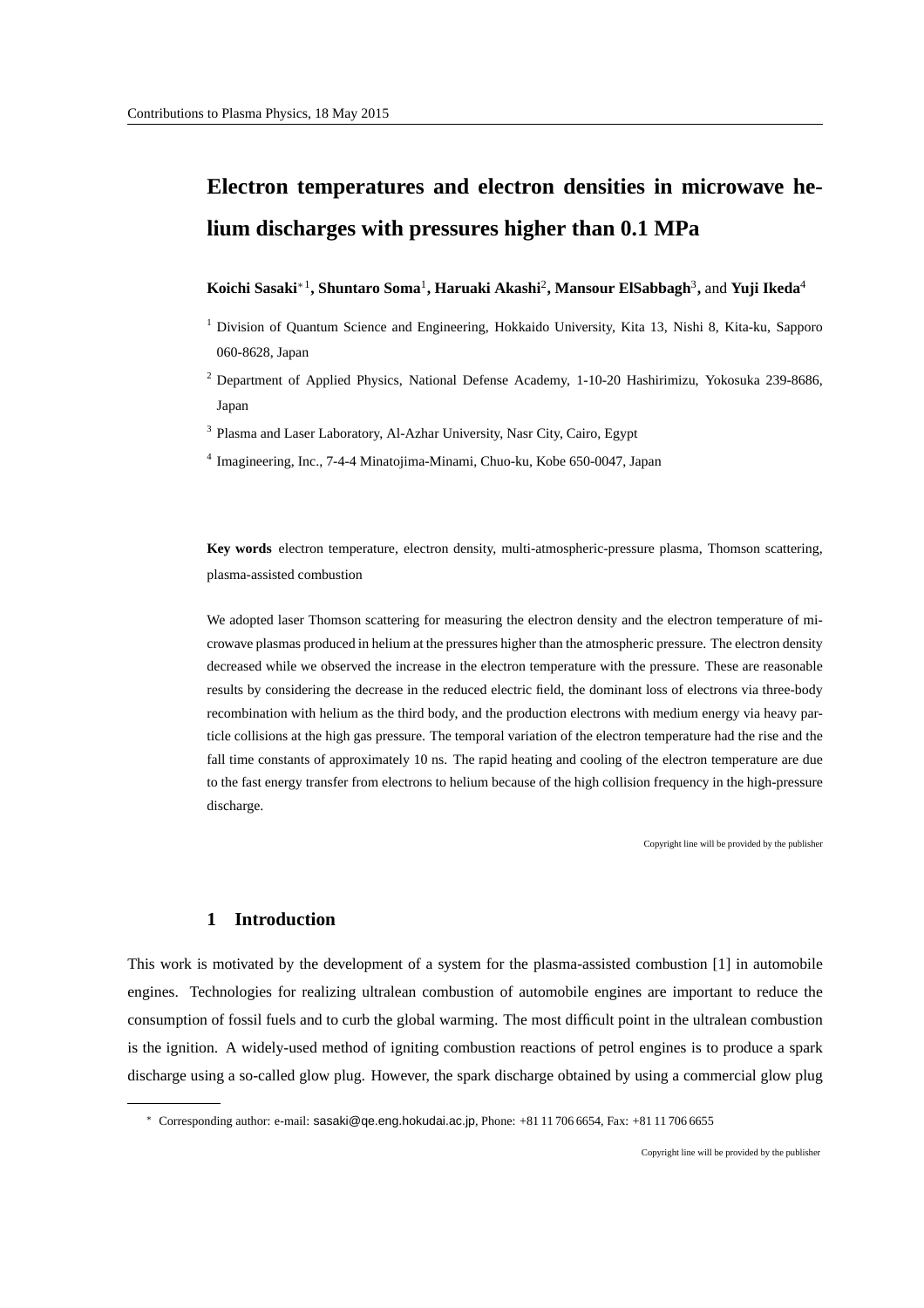cannot ignite combustion reactions in a ultralean condition. Our attempt is to produce a plasma with a larger volume than the spark discharge to realize combustion in the ultralean condition.

The plasma-assisted combustion (or ignition) of a petrol engine needs a nonequilibrium plasma. This is because the increase in the gas temperature up to 4000 K results in the significant emission of NO*<sup>x</sup>* [2]. The typical temperature of a thermal plasma is  $10^4$  K. The high temperature may improve the ignition property of the lean-fuel gas mixture, but we cannot use a thermal plasma for the plasma-assisted combustion because of the  $NO<sub>x</sub>$  emission. Since the gas pressure inside petrol engines is higher than the atmospheric pressure, it is necessary to employ a method which can produce a nonequilibrium plasma even in a multi-atmospheric-pressure gas.

Ikeda *et al*. have developed a spark-plug assisted microwave plasma source with the intention of applying it to the plasma-assisted ignition in petrol engines [3,4]. This plasma source works at multi-atmospheric pressures. Recently, atmospheric-pressure plasmas attract a great deal of attention from many researchers since they have various applications in the treatment of liquid media [5–8] and biological tissues [9, 10]. However, the investigations on plasmas with pressures higher than the atmospheric pressure is relatively rare. The objective of this work is to investigate the electron temperature and the electron density in the microwave plasma source. Since the plasma has a high pressure and a small volume, only a possibility to determine the plasma parameters is to use laser Thomson scattering. We constructed a system of laser Thomson scattering, and adopted it for measuring the electron density and the electron temperature in the microwave plasma source. We discuss the kinetics of charged species in the high-pressure plasma on the basis of experimental observations.

### **2 Experiment**

The experimental apparatus is schematically shown in Fig. 1(a), and the details of the microwave plasma source are shown in Fig. 1(b). Figure 1(c) shows a picture of a microwave discharge. It is noted that the plasma source shown in Fig. 1(b) is a prototype and is not applicable to petrol engines in the present form. The discharge part was composed of two cylindrical electrodes 3 mm in diameter. The gap distance between the two electrodes was 12 mm. The two electrodes were installed in a cylindrical microwave cavity which was made of aluminum with an inner diameter of 75 mm and a height of 120 mm. The cavity had four 16 mm holes in diameter. The cavity and the electrodes were installed in a cylindrical stainless-steel chamber which was connected to an oil rotary pump. The chamber had four quartz windows which were resistant to a high pressure up to 1 MPa. After evacuating the chamber using an oil rotary pump, we introduced pure helium into the chamber. The gas was not flowing.

The upper electrode was connected to a microwave power supply with a coaxial cable. The power supply was a semiconductor-based microwave generator at a frequency of approximately 2.45 GHz. The frequency is tunable around 2.45 GHz, and the impedance matched to the efficient power transmission was obtained by tuning the microwave frequency. The microwave power was pulse modulated at a repetition frequency of 10 Hz. The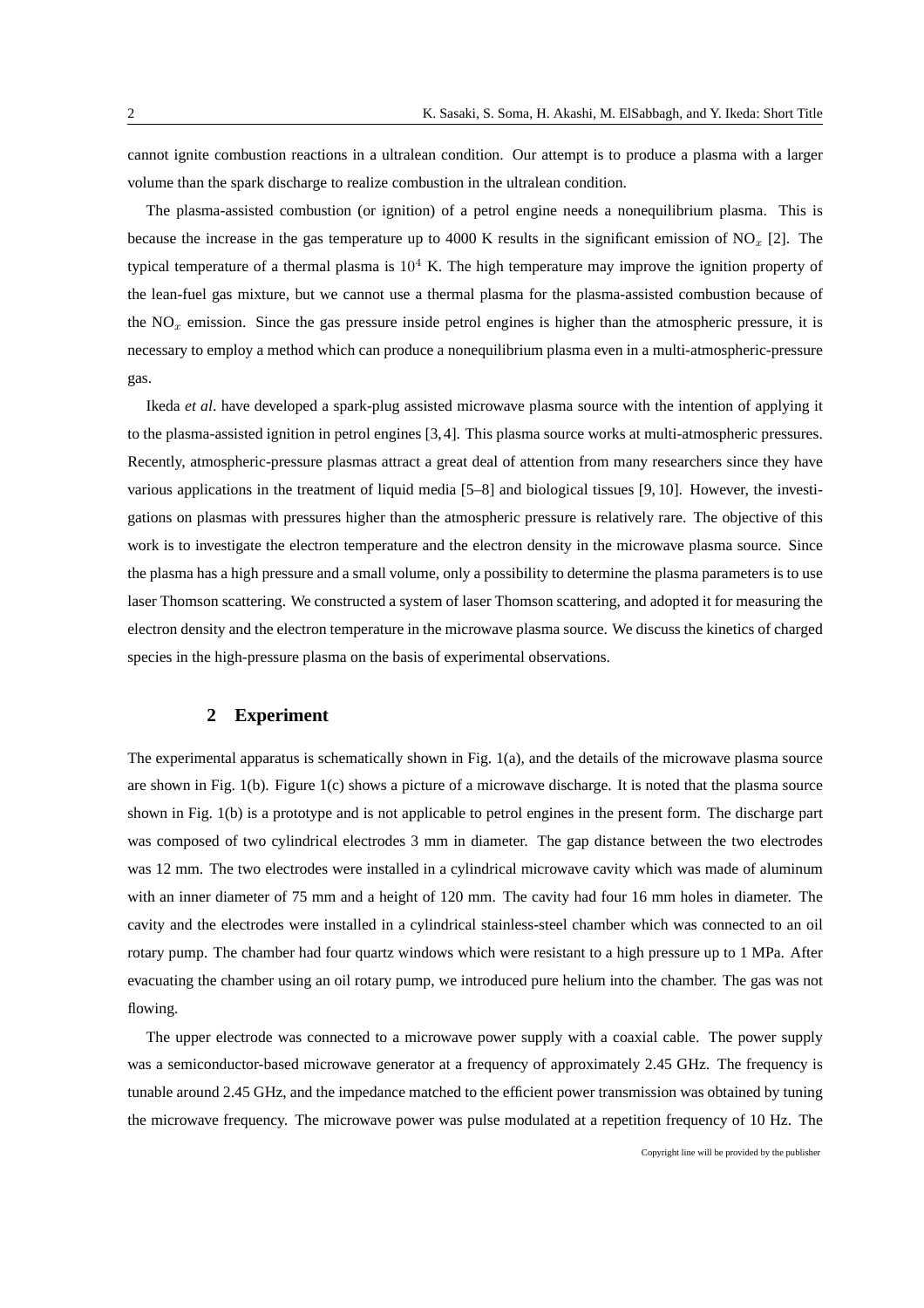

**Fig. 1** Experimental apparatus: (a) schematic of the entire experimental system including the plasma source and the system of laser Thomson scattering, (b) details of the plasma source, and (c) picture of the microwave helium discharge.

duration and the instantaneous power of the microwave were 2 ms and 200 W, respectively. The microwave power had the rise and the fall time constants of approximately 20 ns, which were measured by picking up the microwave power using a directional coupler. The bottom electrode was connected to an ignition coil. The ignition coil was a commercial one which is widely used in petrol engines. The ignition coil supplied a highvoltage pulse to the bottom electrode to produce a spark discharge at the timing of the TTL trigger. The spark discharge was necessary to ignite a microwave plasma. The pulsed microwave power was initiated at 0.5 ms after the spark discharge. After the ignition, the plasma was sustained by the microwave power.

Nd:YAG laser pulses at a wavelength of 532 nm was injected into the gap between the two electrodes via the window on the chamber and the hole on the cavity at various delay times after the initiation of the pulsed microwave power. A lens was used for focusing the laser beam. It was necessary to attenuate the energy of the YAG laser pulse below 7 mJ/pulse to avoid the disturbance to the plasma. The scattered laser light was collected using a lens and was projected onto the entrance slit of a triple-grating spectrograph [11, 12] with a focal length of 200 mm. The triple-grating spectrograph was equipped with three diffractive gratings (1800 grooves/mm), an intermediate slit, a Rayleigh block, and an ICCD camera. The Rayleigh block was an important component to eliminate the stray light and the Rayleigh scattered light efficiently. The ICCD camera worked at the photon counting mode. We recorded four signals to obtain the Thomson scattering spectrum. The first one  $(I_{P+L})$  was the signal obtained with the presences of both the plasma and the YAG laser beam. The second signal (*I*P) was obtained with the presence of the plasma only by which we observed the optical emission spectrum of the plasma. The third signal (*I*L) was obtained with the presence of the laser beam only by which we observed the residual stray light. The last signal  $(I_D)$  was the dark level which was observed in the absence of both the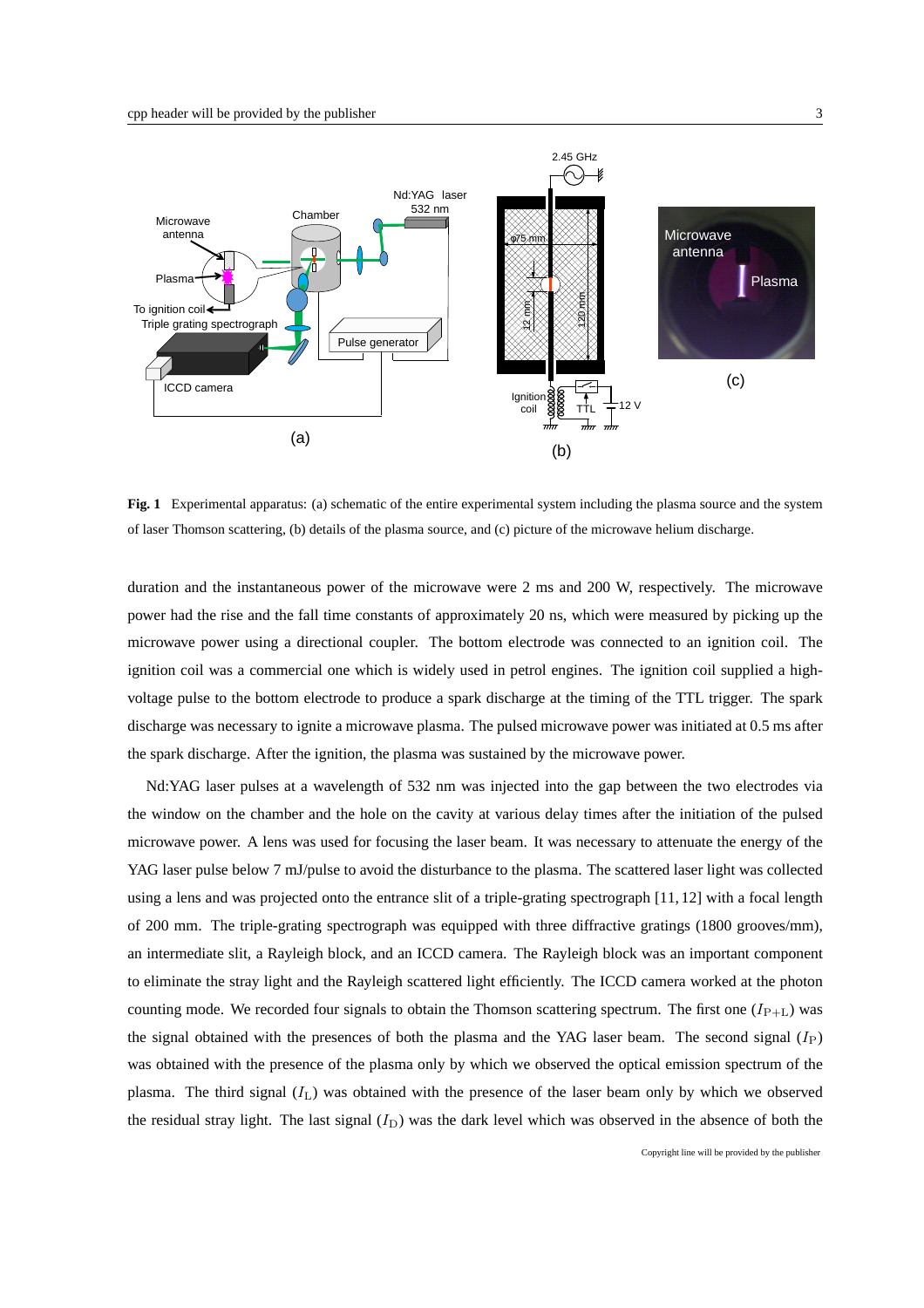

**Fig. 2** Typical electron energy distribution function measured by laser Thomson scattering in a microwave helium plasma at a pressure of 0.3 MPa.

plasma and the laser beam. The Thomson scattering spectrum was calculated by *I*P+L *− I*<sup>P</sup> *− I*<sup>L</sup> + *I*D. The signals were accumulated for 36000 laser shots to improve the signal-to-noise ratio. The electron temperature was obtained from the Thomson scattering spectrum directly. To evaluate the electron density, we replaced helium inside the chamber with nitrogen gas, and detected rotational Raman scattering of molecular nitrogen at a certain pressure [13]. The absolute electron density was determined by the ratio between the intensities of Thomson and Raman scattered lights.

## **3 Results**

Figure 2 shows a typical electron energy distribution function which was obtained from the Thomson scattering spectrum by converting the wavelength to the kinetic energy of electron. The helium pressure was 0.3 MPa. The dip in the scattered light intensity around the origin of the horizontal axis is due to the Rayleigh block which worked as a notch filter around the laser wavelength. The Thomson scattered light was observed in both the shorter and the longer wavelength sides than the laser wavelength, and the spectrum in both sides are plotted in Fig. 2. As shown in the figure, we obtained a sufficient signal-to-noise ratio in the range of the electron energy below 6 eV. The electron temperature of 2 eV was evaluated from the slope of the exponential curve shown in Fig. 2. Since the signal-to-noise ratio was insufficient in the range of electron energy above 7 eV, we are not sure about the existence of the high-energy tail component in the electron energy distribution function. The limited dynamic range of the measurement was caused by the limitation in the laser energy for avoiding the disturbance in the plasma, and it is difficult to apply this Thomson scattering measurement to a real fuel mixture.

Figure 3 shows the electron temperature and the electron density as a function of the helium pressure. They were measured at three delay times of 0.2, 1.0, and 1.9 ms after the initiation of the microwave power. The electron density decreased with the delay time as shown in Fig. 3(b), while we observed no trend in the temporal variation of the electron temperature. The details of the temporal variations of the electron temperature and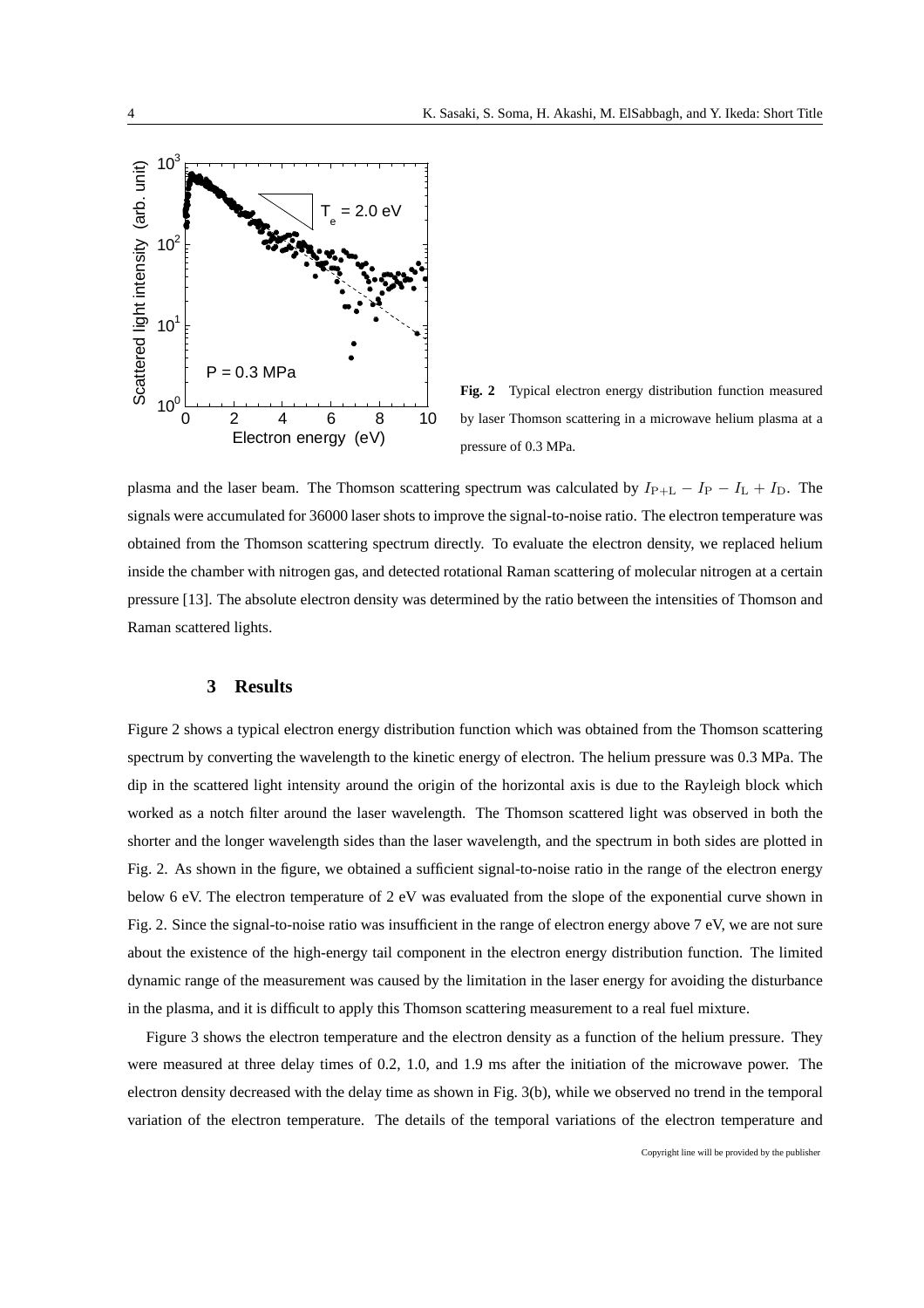

**Fig. 3** Pressure dependences of (a) the electron density and (b) the electron temperature. Values observed at three delay times after the initiation of the microwave power are plotted.

the electron density will be described in the next paragraph. As shown in Fig. 3(b), the electron density in the microwave plasma was on the order of 10<sup>13</sup> cm<sup>−3</sup>. It was found that the electron temperature was higher than 1.5 eV at all discharge conditions as shown in Fig. 3(a). On the other hand, the gas temperatures of the same plasmas, which were evaluated from the optical emission spectrum of impurity OH ( $X^2\Pi(v''=0) - A^2\Sigma^+(v'=0)$ 0) transition), were lower than 3000 K. Therefore, it has been confirmed that this plasma source can produce nonequilibrium plasmas in helium. It should be emphasized here that the electron temperature increased with the pressure, while we observed the decrease in the electron density with the pressure.

The temporal evolutions of the electron temperature and the electron density after the initiation of the microwave power are shown in Fig. 4. The discharge pressure was 0.3 MPa. The vertical error bars indicate the ambiguities when evaluating the electron temperature and the electron density from the Thomson scattering spectrum. The horizontal error bars show the duration of the YAG laser pulse. As shown in Fig. 3(a), we observed an electron temperature of *∼* 3 eV at 10 ns after the initiation of the microwave power. The electron temperature decreased with the time to *∼* 10 *µ*s. After that we observed a stationary electron temperature of *∼* 2 eV. On the other hand, the electron density gradually increased in time, and the maximum electron density of  $6.6 \times 10^{13}$ cm*−*<sup>3</sup> was observed at *<sup>∼</sup>* <sup>100</sup> *<sup>µ</sup>*s. After that we observed the temporal decrease in the electron density.

Figure 5 shows the temporal decays of the electron temperature and the electron density observed in the afterglow at a pressure of 0.3 MPa. We observed a rapid decay of the electron temperature in the initial afterglow as shown in Fig. 5(a). The decrease in the electron temperature after the rapid decay happened slowly, and the plasma kept an electron temperature of *∼* 0*.*5 eV until 10 *µ*s after the termination of the microwave power. The decay of the electron density was gradual as shown in Fig. 5(b).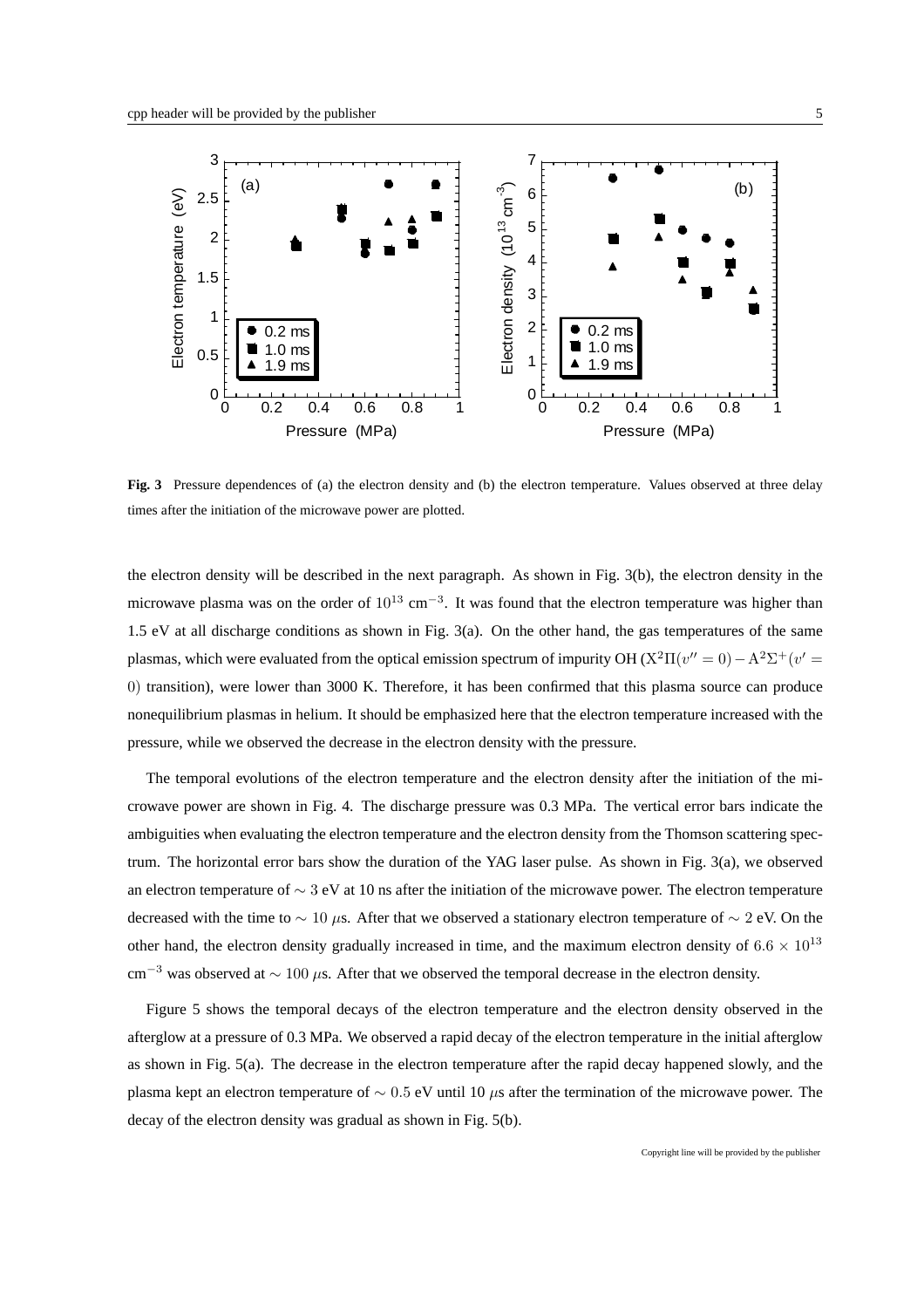

**Fig. 4** Temporal evolutions of (a) the electron temperature and (b) the electron density after the initiation of the microwave power. The helium pressure was 0.3 MPa.



**Fig. 5** Temporal decays of (a) the electron temperature and (b) the electron density after the termination of the microwave power. The helium pressure was 0.3 MPa.

# **4 Discussion**

As shown in Fig. 3(b), we observed the decrease in the electron density with the pressure while the electron temperature increased with the pressure as shown in Fig. 3(a), even though the experimental data had considerable scattering. The cause of the data scattering has not been fully understood yet, however it might be attributed to the uncontrollable impurity concentrations in the chamber. The pressure dependences of the electron temperature and the electron density shown in Fig. 3 contradict the general understanding of the pressure dependence of the plasma parameters. However, they can be explained as follows, on the basis of the particle balance [**?**] of the plasma.

Copyright line will be provided by the publisher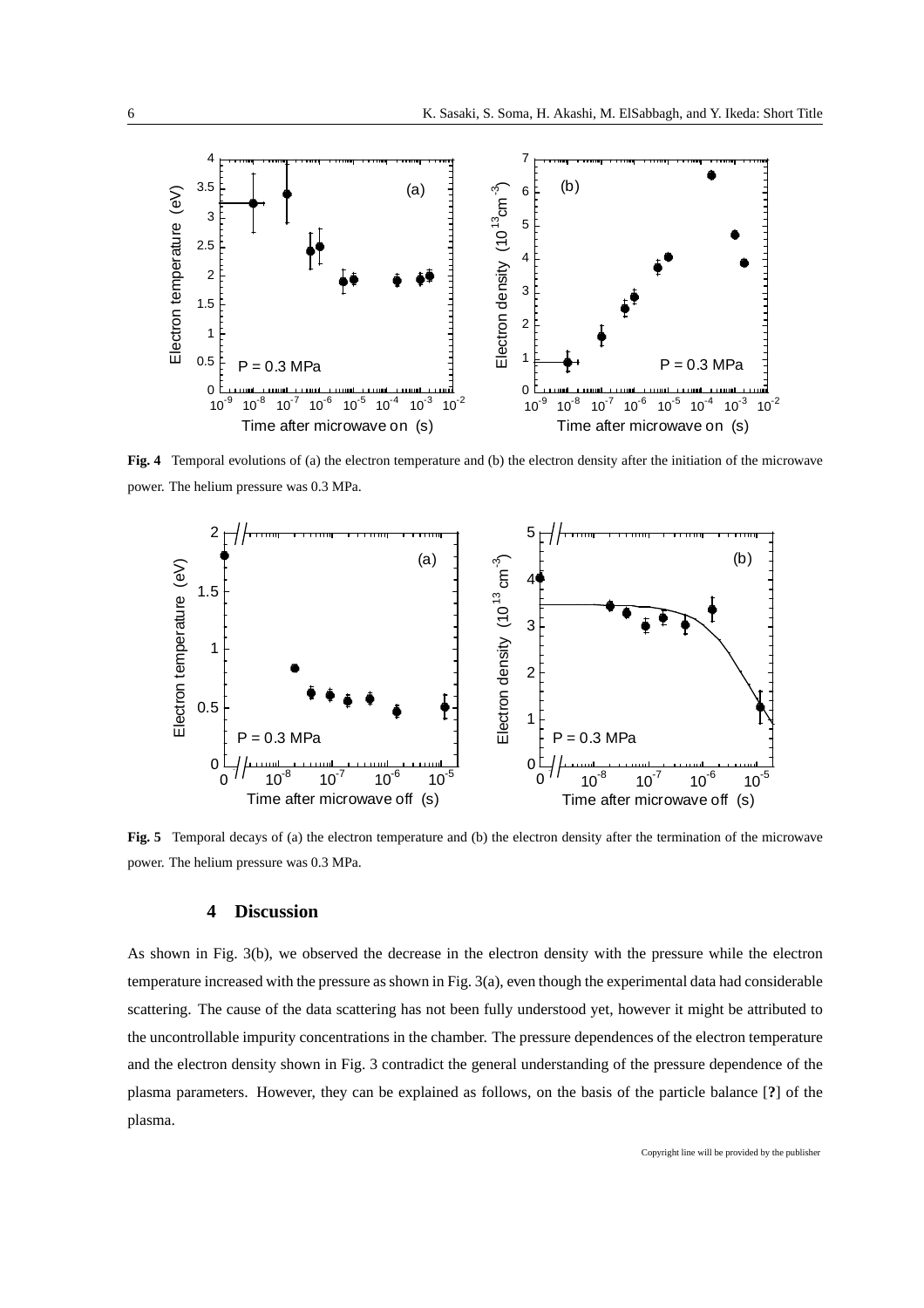The production process of a pair of an electron and an ion is the electron impact ionization He + e  $\rightarrow$  He<sup>+</sup> +  $e + e$ , and it is followed by a three-body reaction  $He^+ + He + He \rightarrow He_2^+ + He$ . Therefore, it is certain that the dominant ion species in the high-pressure plasma is the dimer ion of helium  $(He<sub>2</sub><sup>+</sup>)$ . In addition, it is also certain that the ambipolar diffusion loss of  $He_2^+$  is negligible in the high-pressure plasma, and the dominant loss process of the plasma is the volume recombination. A recombination process is dissociative recombination He<sup>+</sup> <sup>2</sup> + e *<sup>→</sup>* He + He. This reaction has a rate coefficient of <sup>1</sup> *<sup>×</sup>* <sup>10</sup>*−*<sup>10</sup> cm<sup>3</sup> /s at an electron temperature of 0*.*5 eV (the electron temperature observed in the afterglow) [14]. Another recombination process is the three-body recombination, and we consider the following two species for the third body. The three-body recombination

He<sup>+</sup> <sup>2</sup> + e + e *<sup>→</sup>* He + He + e has a two-body rate coefficient of <sup>1</sup> *<sup>×</sup>* <sup>10</sup>*−*<sup>11</sup> cm<sup>3</sup> /s at an electron temperature of 0.5 eV and an electron density of  $3 \times 10^{13} \text{ cm}^{-3}$ , while He<sub>2</sub><sup>+</sup> + e + He  $\rightarrow$  He + He + He has a two-body rate coefficient of 8 × 10<sup>-9</sup> cm<sup>3</sup>/s at an electron temperature of 0.5 eV, the gas temperature of 3000 K, and a gas pressure of 0.3 MPa [14]. According to the rate coefficients listed above, the dominant loss process of the plasma is believed to be the three-body recombination with helium as the third body  $(He<sub>2</sub><sup>+</sup> + e + He \rightarrow He + He)$ .

When the dominant loss process of the plasma is the volume recombination, the temporal variation of the electron density in the afterglow is given by

$$
\frac{1}{n_{\rm e}(t)} = \frac{1}{n_{\rm e0}} + k_{\rm r}t,\tag{1}
$$

where  $n_{\text{e}0}$  is the electron density at  $t = 0$  and  $k_r$  is the rate coefficient of the recombination. The solid curve illustrated in Fig. 5(b) shows eq. (1) with  $k_r = 4 \times 10^{-9}$  cm<sup>3</sup>/s and  $n_{e0} = 3.5 \times 10^{13}$  cm<sup>-3</sup>. As shown in the figure, eq. (1) with  $k_r = 4 \times 10^{-9}$  cm<sup>3</sup>/s explains the temporal variation of the electron density in the afterglow. The close agreement between  $k_r = 4 \times 10^{-9}$  cm<sup>3</sup>/s and the two-body rate coefficient of  $He_2^+ + e + He \rightarrow He + He + He$ confirms that the three-body recombination with helium as the third body is the dominant loss process of the plasma. It is noted that the two-body rate coefficient of this reaction is proportional to the density of helium or the gas pressure. Therefore, we can expect the decrease in the lifetime of the plasma with the gas pressure in the present experimental condition.

On the basis of the aforementioned kinetics of charged particles, the electron density is approximately determined by the balance between the electron impact ionization and the recombination, and is given by

$$
n_{\rm e} = \frac{k_{\rm i}}{k_{\rm r}},\tag{2}
$$

where  $k_i$  is the rate coefficient of  $He + e \rightarrow He^+ + e + e$ . We can expect the decrease in  $k_i$  with the gas pressure because of the decrease in the reduced electric field. This may be the mechanism of Fig. 3(b) which shows the decrease in the electron density with the gas pressure. On the other hand, more complicated kinetics are necessary to explain the experimental result shown in Fig. 3(a). The first possible mechanism for the increase in the electron temperature with the gas pressure is the enhanced loss of low-energy electrons due to the recombination, since the recombination has a large cross section at a low electron energy. The loss of low-energy electrons means the increase in the mean electron energy, resulting in the higher electron temperature in the Thomson scattering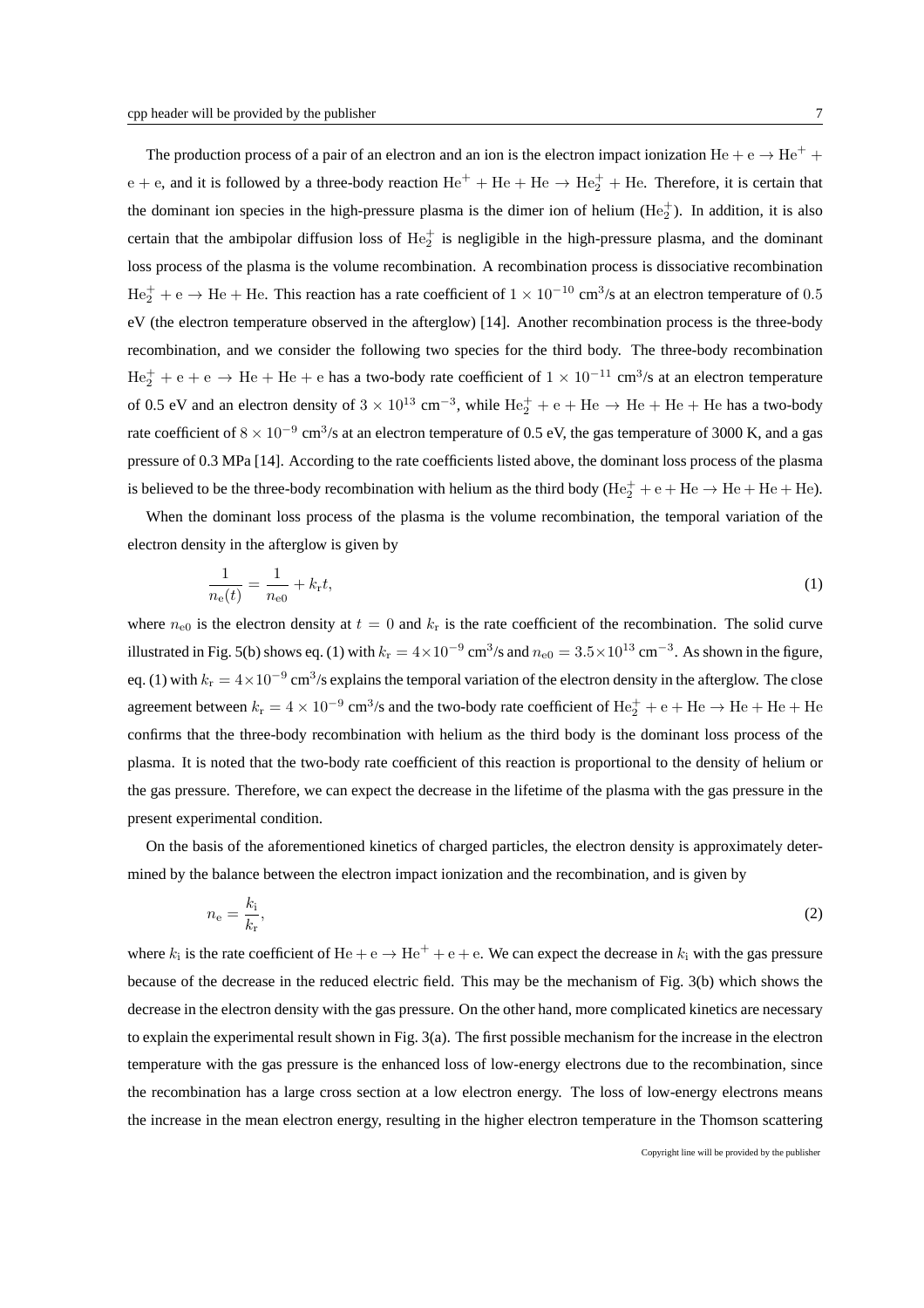measurement. It is noted that this does not mean the increase in *k*<sup>i</sup> . The increase in the mean electron energy is due to the loss of low-energy electrons and is not due to the production of high-energy electrons. The second possibility is the collision of two excimers  $He_2^* + He_2^* \rightarrow He_2^+ + e + He + He$ , which produces electrons with medium energy [15]. Since the high gas pressure enhances the excimer density, the rate of this reaction may be higher at a higher gas pressure. In addition, the third possibility is the production of electrons with medium energy via  $\text{He}^M + \text{He}^M \rightarrow \text{He}^+ + e + \text{He}$  [16, 17]. The rate of this reaction may become higher at a higher gas pressure because of the higher density of the metastable state  $(He^{M})$ . It is noted that the energy of electrons produced via  $\text{He}_2^* + \text{He}_2^* \rightarrow \text{He}_2^+ + e + \text{He} + \text{He}$  and  $\text{He}^{\text{M}} + \text{He}^{\text{M}} \rightarrow \text{He}^+ + e + \text{He}$  is lower than the ionization potential of helium. Hence, these reactions may enrich the amount of electrons with medium energy, but it does not contribute to the increase in *k*<sup>i</sup> . The enrichment of electrons with medium energy may result in the increase in the electron temperature with the gas pressure. Since the experimental results shown in Fig. 3 are thus explained, they suggest no need to pay attention to the transition to an equilibrium plasma at a pressure higher than 1 MPa. We can expect the nonequilibrium plasma-assisted combustion in practical petrol engines.

The temporal variations of the electron temperature shown in Figs. 4(a) and 5(a) indicate rapid heating and cooling of electrons in this plasma source. The rise and fall time constants of the electron temperature are approximately 10 ns. If we presume a cross section of  $2 \times 10^{-15}$  cm<sup>2</sup> for elastic collision between helium and electron with energies of 1-3 eV [18], the frequency of elastic collision in helium at a pressure of 0.3 MPa amounts to  $\sim 10^{12}$  s<sup>-1</sup>. Here we presumed a temperature of 3000 K for helium. Therefore the time constant of *∼* 10 ns is acceptable as the confinement time of electron energy in this experimental condition, and the rise and fall time constants observed experimentally are explained by the energy transport from electrons to helium. Since the energy confinement time of neutral atoms in this plasma source is *∼* 50 ms [19], the gas temperature is maintained at *∼* 3000 K in the observation period in the afterglow. Therefore, the mostly-constant electron temperature observed at  $t \geq 0.1$   $\mu$ s after the termination of the microwave power is attributed to the equilibrium between the electron temperature and the gas temperature.

The gradual increase in the electron density shown in Fig. 4(b) may be due to the particle confinement time determined by  $He_2^+ + e + He \rightarrow He + He + He$ . The gradual increase in the electron density results in the production of a larger amount of low-energy electrons by electron impact ionization. This is a mechanism for the decrease in the electron temperature after the maximum at 0.1  $\mu$ s after the initiation of the discharge. On the other hand, the mechanism of the decrease in the electron density after *∼* 100 *µ*s has not yet been explained. One possibility is the increase in the recombination rate, which is caused by the decrease in the electron temperature. However, according to Fig. 3, the decrease in the electron temperature stops at *∼* 10 *µ*s while the decrease in the electron density starts at *∼* 100 *µ*s.